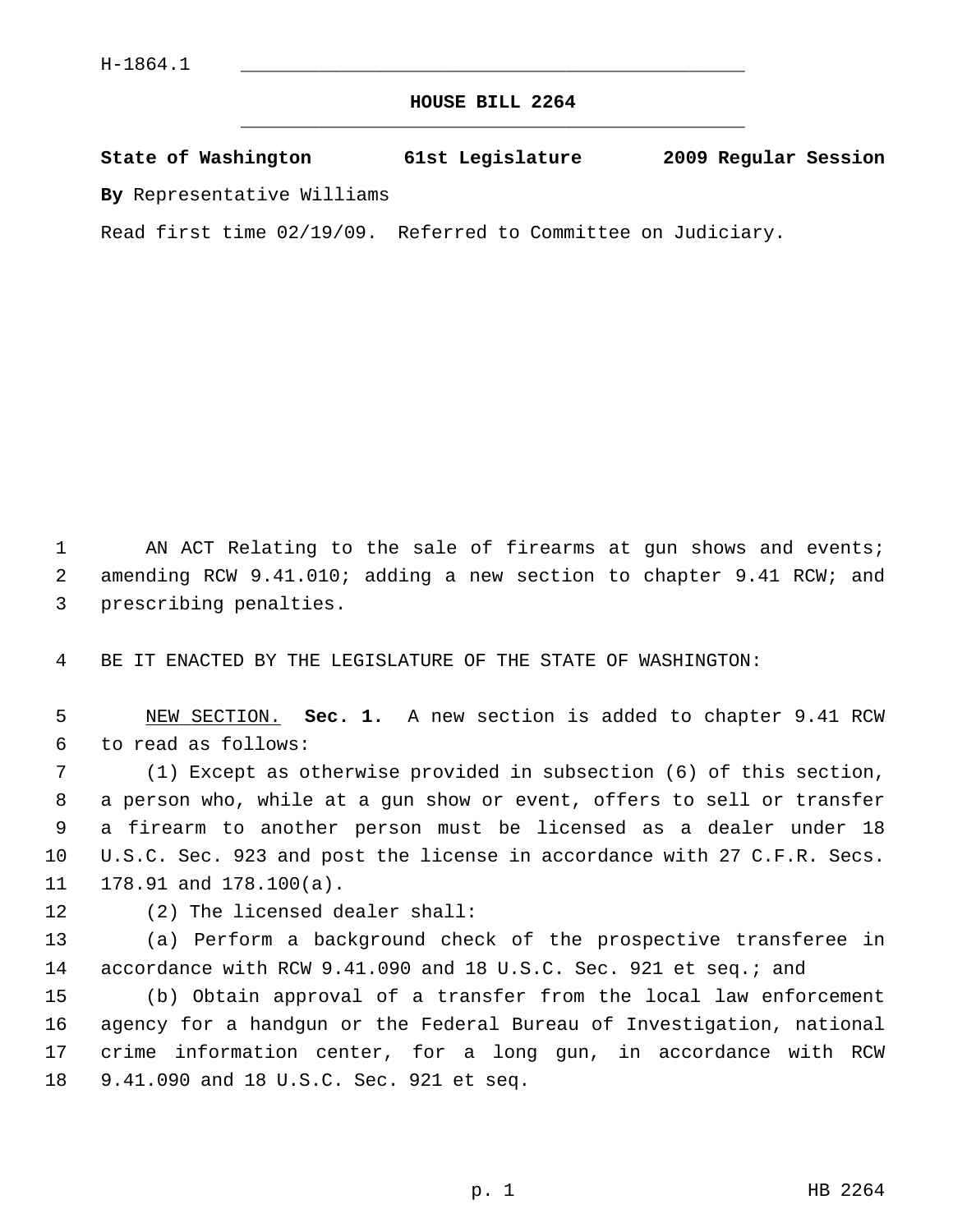1 (3) The licensed dealer who performs the background check on a 2 prospective transferee shall record the transfer, as provided in RCW 3 9.41.090 and 18 U.S.C. Sec. 922 and shall retain the records in the 4 same manner as when conducting a sale, rental, or exchange at retail, 5 as provided in RCW 9.41.090 and in 18 U.S.C. Sec. 922.

 6 (4) The Washington state patrol will establish a reasonable fee to 7 cover costs for each background check conducted at a gun show or event.

 8 (5) A person who organizes, promotes, or otherwise sponsors a gun 9 show or event shall:

10 (a) Ensure that any person who, while at the gun show or event, 11 offers to sell or transfer a firearm to another person complies with 12 the requirements of subsection (2)(a) of this section;

13 (b) Provide the services of a person licensed as a dealer under 18 14 U.S.C. Sec. 923 to conduct the transactions described in subsection 15 (2)(a) of this section; and

16 (c) Post prominently a notice, in a form to be described by the 17 director of the department of licensing or his or her designee, setting 18 forth the requirements for a background check as provided in this 19 section.

20 (6) A person other than a dealer may only offer for sale or 21 transfer a firearm while at a gun show or event, if any resulting sale 22 or transfer of the firearm is conducted through a person licensed as a 23 dealer under 18 U.S.C. Sec. 923, and that licensed dealer performs a 24 background check in accordance with RCW 9.41.090 and 18 U.S.C. Sec. 921 25 et seq.

26 (7) A violation of this section is a gross misdemeanor.

27 **Sec. 2.** RCW 9.41.010 and 2001 c 300 s 2 are each amended to read 28 as follows:

29 Unless the context clearly requires otherwise, the definitions in 30 this section apply throughout this chapter.

31 (1) "Firearm" means a weapon or device from which a projectile or 32 projectiles may be fired by an explosive such as gunpowder.

33 (2) "Pistol" means any firearm with a barrel less than sixteen 34 inches in length, or is designed to be held and fired by the use of a 35 single hand.

36 (3) "Rifle" means a weapon designed or redesigned, made or remade, 37 and intended to be fired from the shoulder and designed or redesigned,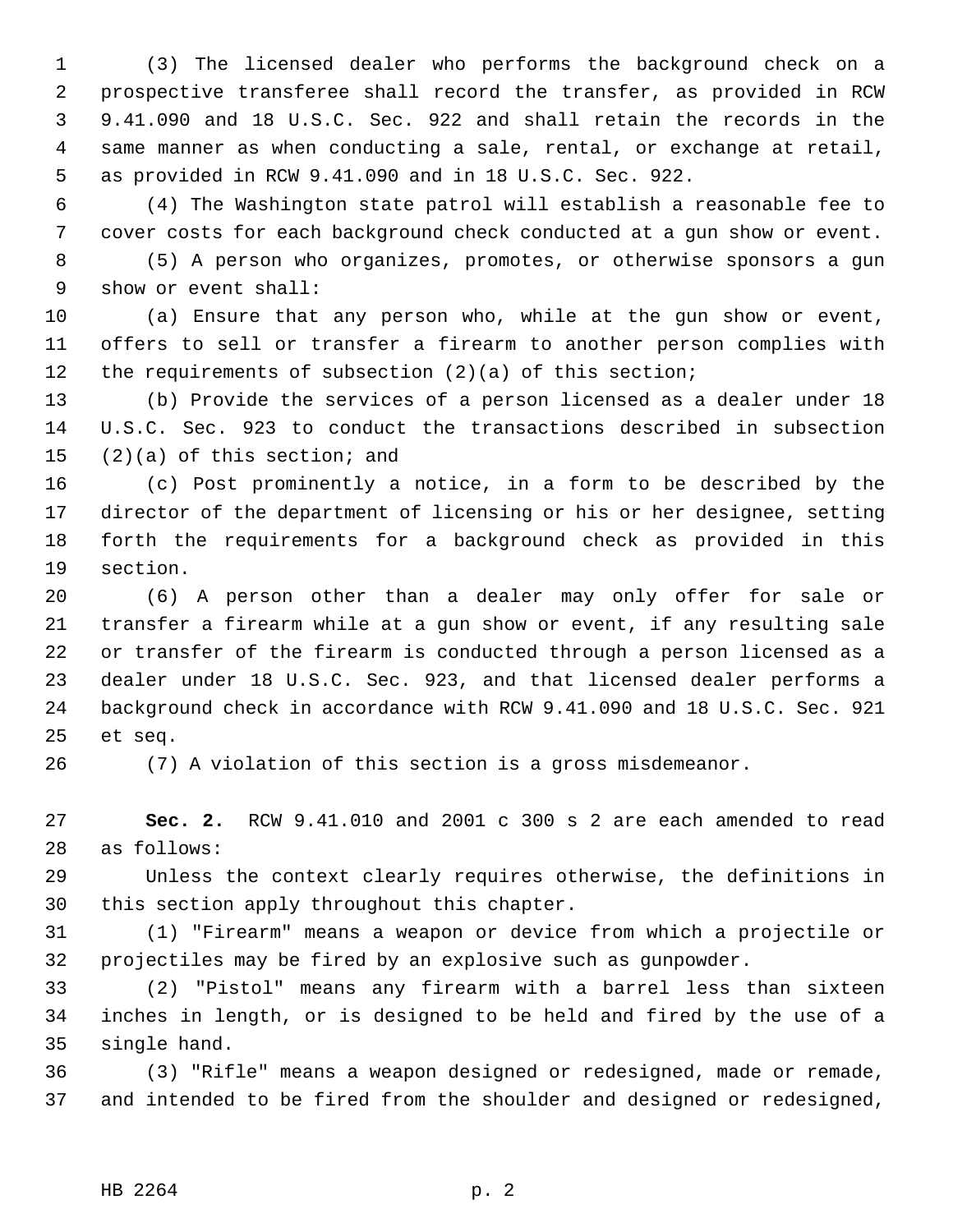1 made or remade, and intended to use the energy of the explosive in a 2 fixed metallic cartridge to fire only a single projectile through a 3 rifled bore for each single pull of the trigger.

 4 (4) "Short-barreled rifle" means a rifle having one or more barrels 5 less than sixteen inches in length and any weapon made from a rifle by 6 any means of modification if such modified weapon has an overall length 7 of less than twenty-six inches.

 8 (5) "Shotgun" means a weapon with one or more barrels, designed or 9 redesigned, made or remade, and intended to be fired from the shoulder 10 and designed or redesigned, made or remade, and intended to use the 11 energy of the explosive in a fixed shotgun shell to fire through a 12 smooth bore either a number of ball shot or a single projectile for 13 each single pull of the trigger.

14 (6) "Short-barreled shotgun" means a shotgun having one or more 15 barrels less than eighteen inches in length and any weapon made from a 16 shotgun by any means of modification if such modified weapon has an 17 overall length of less than twenty-six inches.

18 (7) "Machine gun" means any firearm known as a machine gun, 19 mechanical rifle, submachine gun, or any other mechanism or instrument 20 not requiring that the trigger be pressed for each shot and having a 21 reservoir clip, disc, drum, belt, or other separable mechanical device 22 for storing, carrying, or supplying ammunition which can be loaded into 23 the firearm, mechanism, or instrument, and fired therefrom at the rate 24 of five or more shots per second.

25 (8) "Antique firearm" means a firearm or replica of a firearm not 26 designed or redesigned for using rim fire or conventional center fire 27 ignition with fixed ammunition and manufactured in or before 1898, 28 including any matchlock, flintlock, percussion cap, or similar type of 29 ignition system and also any firearm using fixed ammunition 30 manufactured in or before 1898, for which ammunition is no longer 31 manufactured in the United States and is not readily available in the 32 ordinary channels of commercial trade.

33 (9) "Loaded" means:

34 (a) There is a cartridge in the chamber of the firearm;

35 (b) Cartridges are in a clip that is locked in place in the 36 firearm;

37 (c) There is a cartridge in the cylinder of the firearm, if the 38 firearm is a revolver;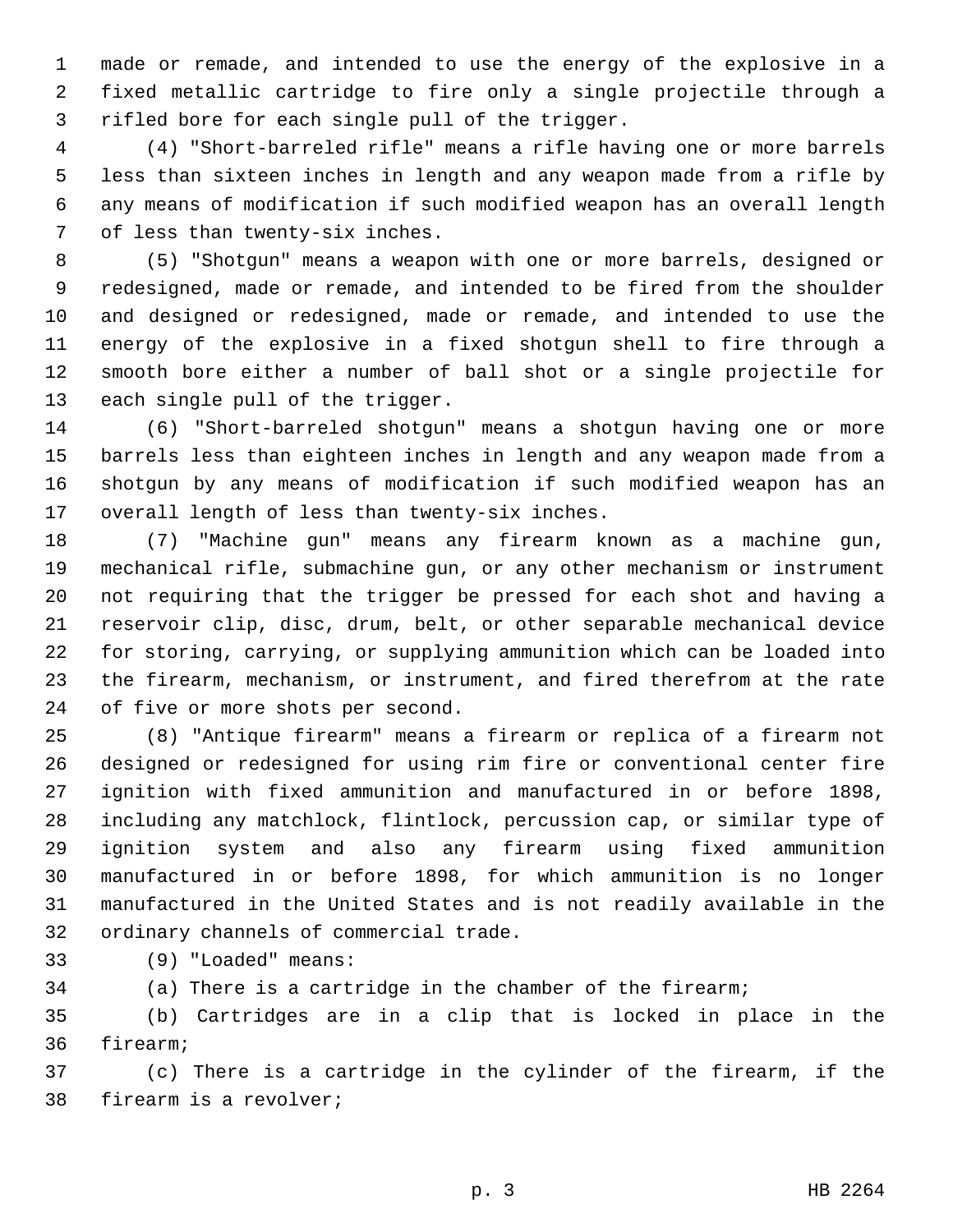1 (d) There is a cartridge in the tube or magazine that is inserted 2 in the action; or

 3 (e) There is a ball in the barrel and the firearm is capped or 4 primed if the firearm is a muzzle loader.

 5 (10) "Dealer" means a person engaged in the business of selling 6 firearms at wholesale or retail who has, or is required to have, a 7 federal firearms license under 18 U.S.C. Sec. 923(a). A person who 8 does not have, and is not required to have, a federal firearms license 9 under 18 U.S.C. Sec. 923(a), is not a dealer if that person makes only 10 occasional sales, exchanges, or purchases of firearms for the 11 enhancement of a personal collection or for a hobby, or sells all or 12 part of his or her personal collection of firearms, in a private 13 transaction not through a gun show or event.

14 (11) "Crime of violence" means:

15 (a) Any of the following felonies, as now existing or hereafter 16 amended: Any felony defined under any law as a class A felony or an 17 attempt to commit a class A felony, criminal solicitation of or 18 criminal conspiracy to commit a class A felony, manslaughter in the 19 first degree, manslaughter in the second degree, indecent liberties if 20 committed by forcible compulsion, kidnapping in the second degree, 21 arson in the second degree, assault in the second degree, assault of a 22 child in the second degree, extortion in the first degree, burglary in 23 the second degree, residential burglary, and robbery in the second 24 degree;

25 (b) Any conviction for a felony offense in effect at any time prior 26 to June 6, 1996, which is comparable to a felony classified as a crime 27 of violence in (a) of this subsection; and

28 (c) Any federal or out-of-state conviction for an offense 29 comparable to a felony classified as a crime of violence under (a) or 30 (b) of this subsection.

31 (12) "Serious offense" means any of the following felonies or a 32 felony attempt to commit any of the following felonies, as now existing 33 or hereafter amended:

34 (a) Any crime of violence;

35 (b) Any felony violation of the uniform controlled substances act, 36 chapter 69.50 RCW, that is classified as a class B felony or that has 37 a maximum term of imprisonment of at least ten years;

- 
- 38 (c) Child molestation in the second degree;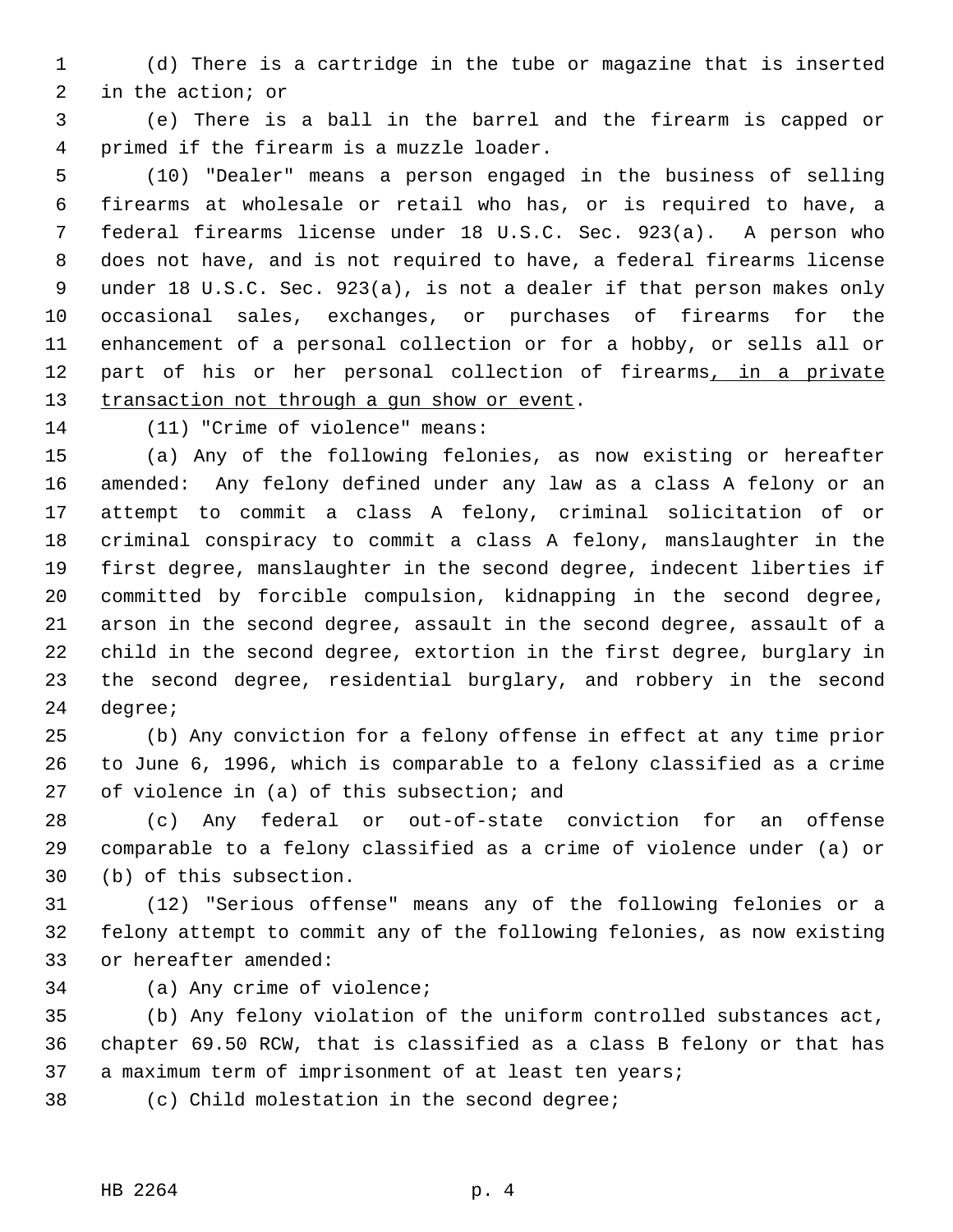1 (d) Incest when committed against a child under age fourteen;

2 (e) Indecent liberties;

- 3 (f) Leading organized crime;
- 4 (g) Promoting prostitution in the first degree;
- 5 (h) Rape in the third degree;
- 6 (i) Drive-by shooting;
- 7 (j) Sexual exploitation;

 8 (k) Vehicular assault, when caused by the operation or driving of 9 a vehicle by a person while under the influence of intoxicating liquor 10 or any drug or by the operation or driving of a vehicle in a reckless 11 manner;

12 (l) Vehicular homicide, when proximately caused by the driving of 13 any vehicle by any person while under the influence of intoxicating 14 liquor or any drug as defined by RCW 46.61.502, or by the operation of 15 any vehicle in a reckless manner;

16 (m) Any other class B felony offense with a finding of sexual 17 motivation, as "sexual motivation" is defined under RCW 9.94A.030;

18 (n) Any other felony with a deadly weapon verdict under RCW 19 9.94A.602; or

20 (o) Any felony offense in effect at any time prior to June 6, 1996, 21 that is comparable to a serious offense, or any federal or out-of-state 22 conviction for an offense that under the laws of this state would be a 23 felony classified as a serious offense.

24 (13) "Law enforcement officer" includes a general authority 25 Washington peace officer as defined in RCW 10.93.020, or a specially 26 commissioned Washington peace officer as defined in RCW 10.93.020. 27 "Law enforcement officer" also includes a limited authority Washington 28 peace officer as defined in RCW 10.93.020 if such officer is duly 29 authorized by his or her employer to carry a concealed pistol.

30 (14) "Felony" means any felony offense under the laws of this state 31 or any federal or out-of-state offense comparable to a felony offense 32 under the laws of this state.

33 (15) "Sell" refers to the actual approval of the delivery of a 34 firearm in consideration of payment or promise of payment of a certain 35 price in money.

36 (16) "Barrel length" means the distance from the bolt face of a 37 closed action down the length of the axis of the bore to the crown of